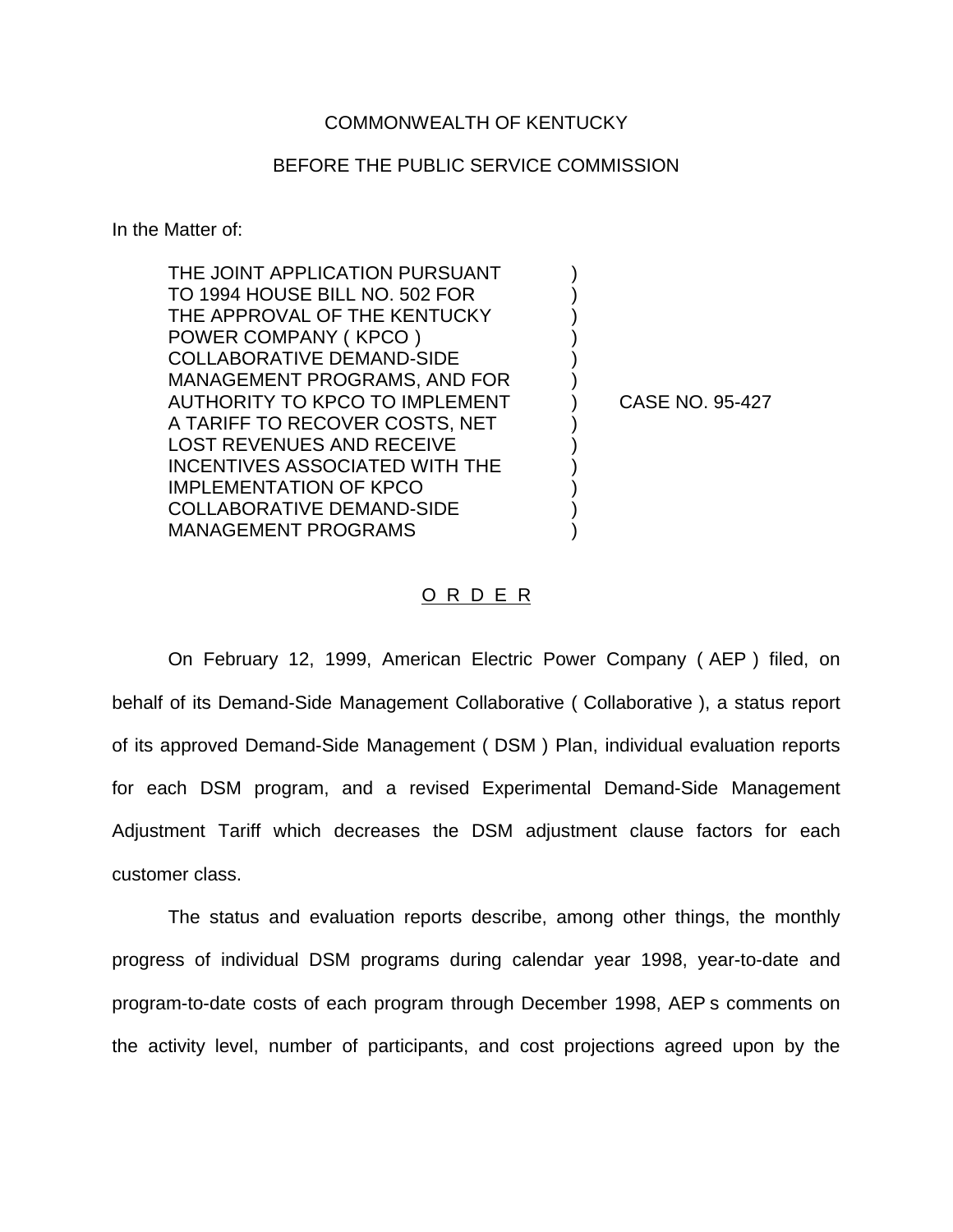Collaborative for calendar year 1999. The filing did not include proposals for any new DSM programs or modifications to programs previously approved by the Commission.

The revised tariff decreases the DSM Adjustment Clause factor (\$ per kWh) for all customers. The Residential factor is decreased from \$0.000850 to \$0.000177; the Commercial factor is decreased from \$0.000747 to \$0.000143; and the Industrial factor is decreased from \$0.000460 to \$(0.000242). The DSM programs for the Industrial sector were discontinued at the end of calendar year 1998 due to lack of participation. However, the Industrial factor will continue through calendar year 1999 in order to allow AEP the opportunity to refund the existing over-recovery.

Based on its review of the status and evaluation reports and the detailed schedules describing the calculation of the revised DSM factors, the Commission finds that AEP s request is reasonable and should be approved.

IT IS THEREFORE ORDERED that:

1. AEP s continuing DSM programs and revised Experimental Demand-Side Management Adjustment Tariff are approved.

2. The effective date of the revised tariff shall be March 30, 1999.

3. Within 10 days from the date of this Order, AEP shall file a revised Experimental Demand-Side Management Adjustment Tariff which shows the date of issue and that it was issued by authority of this Order.

-2-